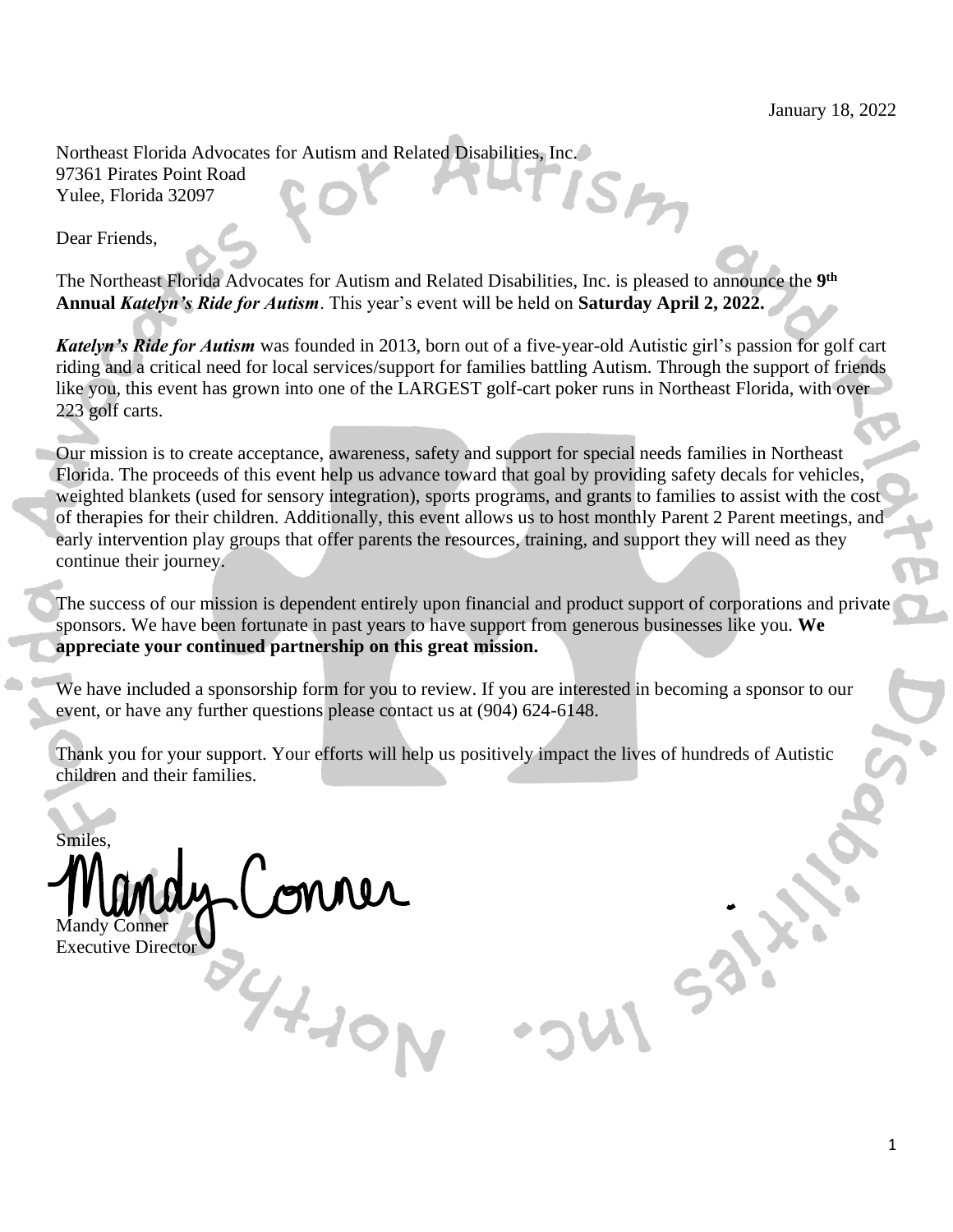# **Sponsorship for 9th Annual Katelyn's Ride for Autism**

#### **For Awareness-\$1,000**

- Company logo on back of event t-shirt
- Logo on event banner
- Sponsorship recognition on website, social media and podcast<br>
Sponsorship recognition on website, social media and podcast
- Company information spotlight in our monthly newsletter
- $\bullet$  Provided with space at the event for an information table (10x10 tent)
- $H_{\text{S}}$  5 event t-shirts
- $H$  1 golf-cart entry

### **For Acceptance-\$500**

- **H** Company logo on back of event t-shirt
- **H** Logo on event banner
- **H** Sponsorship recognition on website, social media, and podcast
- **Provided with space at the event for an information table (10x10 tent)**

#### **For Independence-\$300**

- Company name on back of event t-shirt
- **H** Name on event banner
- $H$  Name on event koozie (limited to first 16)

### **For Support- \$175**

- **H** Company name on back of event t-shirt
- **H** Name on event banner

## **For Love-Product donation**

- **H** Food
- **ተ**ተ Beverage
- Raffle item
- ተ Silent Auction item
- ተተ Swag Bag items-250 needed
- \*\*\*All product donation sponsors will be recognized on website and social media\*\*\*

74-10N

**\*If you choose a display tent, please contact us to reserve your spot at one of our stops, the event t-shirts are pre-sold and available at the event with over 1,500 t-shirts sold last year, 600 koozies distributed at registration and the banner is displayed at every stop!**

ard